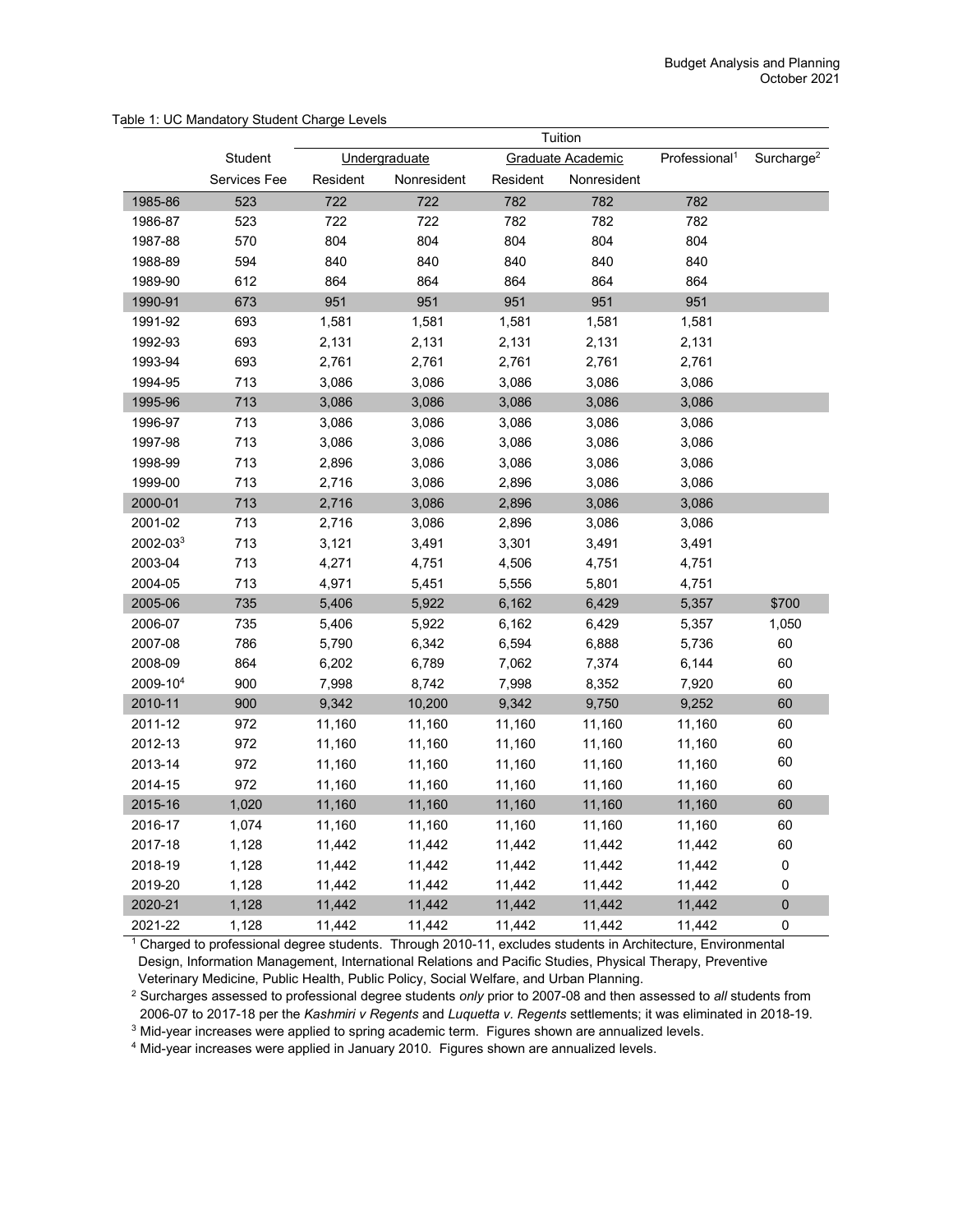|          | Mandatory<br>Charges | Increase | Campus-based<br>Fees <sup>1</sup> | <b>Total Charges</b> | <b>Total Increase</b> |
|----------|----------------------|----------|-----------------------------------|----------------------|-----------------------|
| 1980-81  | 719                  | 5.0%     | 57                                | 776                  | 5.4%                  |
| 1981-82  | 938                  | 30.5%    | 60                                | 998                  | 28.6%                 |
| 1982-83  | 1,235                | 31.7%    | 65                                | 1,300                | 30.3%                 |
| 1983-84  | 1,315                | 6.5%     | $72\,$                            | 1,387                | 6.7%                  |
| 1984-85  | 1,245                | $-5.3%$  | 79                                | 1,324                | $-4.5%$               |
| 1985-86  | 1,245                | 0.0%     | 81                                | 1,326                | 0.2%                  |
| 1986-87  | 1,245                | 0.0%     | 100                               | 1,345                | 1.4%                  |
| 1987-88  | 1,374                | 10.4%    | 118                               | 1,492                | 10.9%                 |
| 1988-89  | 1,434                | 4.4%     | 120                               | 1,554                | 4.2%                  |
| 1989-90  | 1,476                | 2.9%     | 158                               | 1,634                | 5.1%                  |
| 1990-91  | 1,624                | 10.0%    | 196                               | 1,820                | 11.4%                 |
| 1991-92  | 2,274                | 40.0%    | 212                               | 2,486                | 36.6%                 |
| 1992-93  | 2,824                | 24.2%    | 220                               | 3,044                | 22.4%                 |
| 1993-94  | 3,454                | 22.3%    | 273                               | 3,727                | 22.4%                 |
| 1994-95  | 3,799                | 10.0%    | 312                               | 4,111                | 10.3%                 |
| 1995-96  | 3,799                | 0.0%     | 340                               | 4,139                | 0.7%                  |
| 1996-97  | 3,799                | 0.0%     | 367                               | 4,166                | 0.7%                  |
| 1997-98  | 3,799                | 0.0%     | 413                               | 4,212                | 1.1%                  |
| 1998-99  | 3,609                | $-5.0%$  | 428                               | 4,037                | $-4.2%$               |
| 1999-00  | 3,429                | $-5.0%$  | 474                               | 3,903                | $-3.3%$               |
| 2000-01  | 3,429                | 0.0%     | 535                               | 3,964                | 1.6%                  |
| 2001-02  | 3,429                | 0.0%     | 430                               | 3,859                | $-2.6%$               |
| 2002-032 | 3,834                | 11.8%    | 453                               | 4,287                | 11.1%                 |
| 2003-04  | 4,984                | 30.0%    | 546                               | 5,530                | 29.0%                 |
| 2004-05  | 5,684                | 14.0%    | 628                               | 6,312                | 14.1%                 |
| 2005-06  | 6,141                | 8.0%     | 661                               | 6,802                | 7.8%                  |
| 2006-07  | 6,141                | 0.0%     | 711                               | 6,852                | 0.7%                  |
| 2007-08  | 6,636                | 8.1%     | 881                               | 7,517                | 9.7%                  |
| 2008-09  | 7,126                | 7.4%     | 901                               | 8,027                | 6.8%                  |
| 2009-103 | 8,958                | 25.7%    | 938                               | 9,896                | 23.3%                 |
| 2010-11  | 10,302               | 15.0%    | 977                               | 11,279               | 14.0%                 |
| 2011-12  | 12,192               | 18.3%    | 989                               | 13,181               | 16.9%                 |
| 2012-13  | 12,192               | 0.0%     | 1,008                             | 13,200               | 0.1%                  |
| 2013-14  | 12,192               | 0.0%     | 1,030                             | 13,222               | 0.2%                  |
| 2014-15  | 12,192               | 0.0%     | 1,125                             | 13,317               | 0.7%                  |
| 2015-16  | 12,240               | 0.4%     | 1,211                             | 13,451               | 1.0%                  |
| 2016-17  | 12,294               | 0.4%     | 1,258                             | 13,552               | 0.8%                  |
| 2017-18  | 12,630               | 2.7%     | 1,334                             | 13,964               | 3.0%                  |
| 2018-19  | 12,570               | $-0.5%$  | 1,386                             | 13,956               | $-0.1%$               |
| 2019-20  | 12,570               | 0.0%     | 1,452                             | 14,022               | 0.5%                  |
| 2020-21  | 12,570               | 0.0%     | 1,507                             | 14,077               | 0.4%                  |
| 2021-22  | 12,570               | 0.0%     | 1,528                             | 14,098               | 0.1%                  |

Table 2: UC Average Annual Student Charges for Resident Undergraduate Students

<sup>1</sup> Beginning in 1998-99, campus-based fees are calculated on a weighted basis using enrollments.

<sup>2</sup> Mid-year charge increases were applied to spring academic term. Figures shown are annualized charge levels.

<sup>3</sup> Mid-year charge increases were applied in January 2010. Figures shown are annualized charge levels.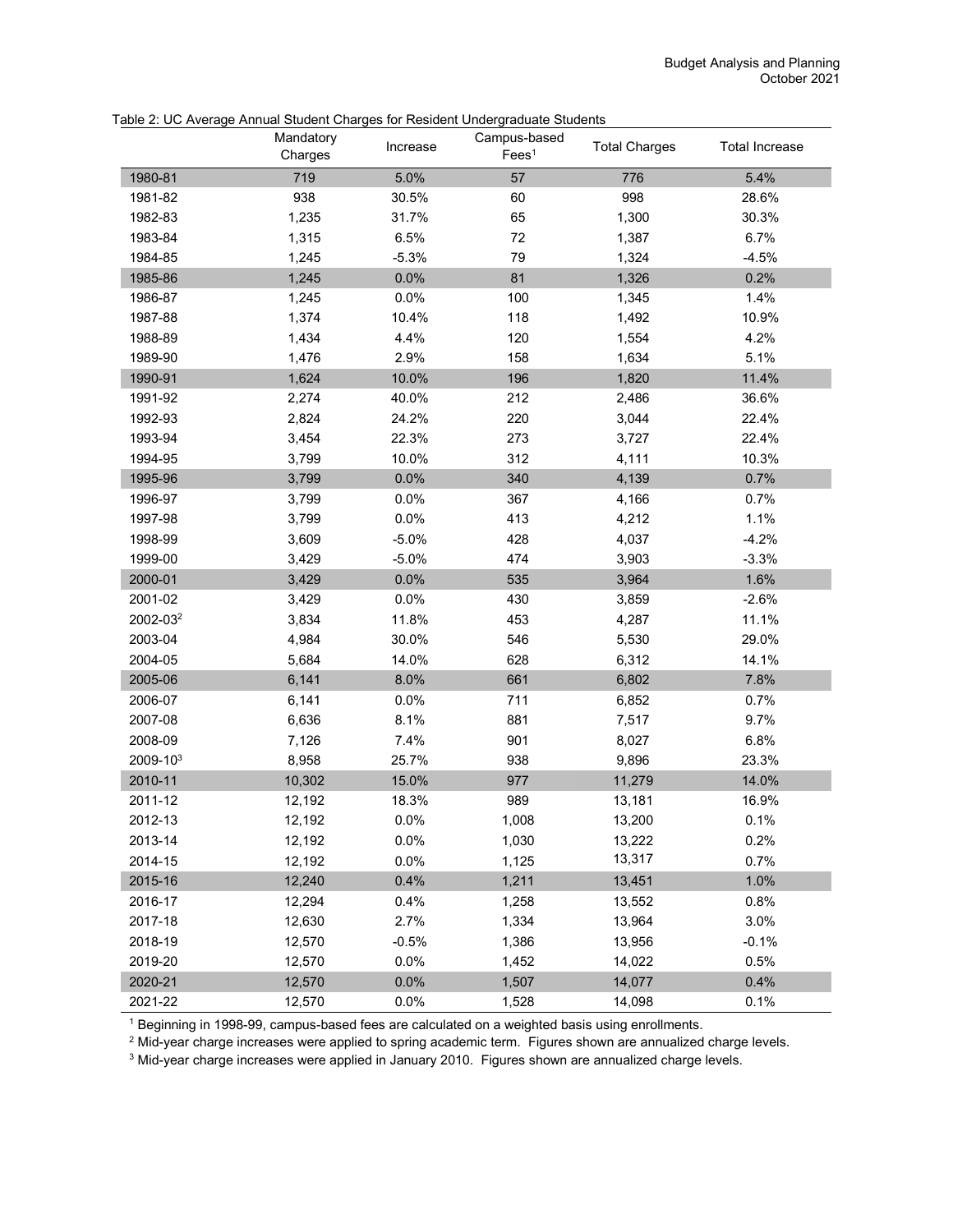|                      | Mandatory<br>Charges | Increase | Campus-<br>based Fees <sup>1</sup> | Nonresident<br>Supplemental<br>Tuition | Increase | Total<br>Charges | Total<br>Increase |
|----------------------|----------------------|----------|------------------------------------|----------------------------------------|----------|------------------|-------------------|
| 1980-81              | 719                  | 5.0%     | 57                                 | 2,400                                  | 0.0%     | 3,176            | 1.3%              |
| 1981-82              | 938                  | 30.5%    | 60                                 | 2,880                                  | 20.0%    | 3,878            | 22.1%             |
| 1982-83              | 1,235                | 31.7%    | 65                                 | 3,150                                  | 9.4%     | 4,450            | 14.7%             |
| 1983-84              | 1,315                | 6.5%     | 72                                 | 3,360                                  | 6.7%     | 4,747            | 6.7%              |
| 1984-85              | 1,245                | $-5.3%$  | 79                                 | 3,564                                  | 6.1%     | 4,888            | 3.0%              |
| 1985-86              | 1,245                | 0.0%     | 81                                 | 3,816                                  | 7.1%     | 5,142            | 5.2%              |
| 1986-87              | 1,245                | 0.0%     | 100                                | 4,086                                  | 7.1%     | 5,431            | 5.6%              |
| 1987-88              | 1,374                | 10.4%    | 118                                | 4,290                                  | 5.0%     | 5,782            | 6.5%              |
| 1988-89              | 1,434                | 4.4%     | 120                                | 4,806                                  | 12.0%    | 6,360            | 10.0%             |
| 1989-90              | 1,476                | 2.9%     | 158                                | 5,799                                  | 20.7%    | 7,433            | 16.9%             |
| 1990-91              | 1,624                | 10.0%    | 196                                | 6,416                                  | 10.6%    | 8,236            | 10.8%             |
| 1991-92              | 2,274                | 40.0%    | 212                                | 7,699                                  | 20.0%    | 10,185           | 23.7%             |
| 1992-93              | 2,824                | 24.2%    | 220                                | 7,699                                  | 0.0%     | 10,743           | 5.5%              |
| 1993-94              | 3,454                | 22.3%    | 273                                | 7,699                                  | 0.0%     | 11,426           | 6.4%              |
| 1994-95              | 3,799                | 10.0%    | 312                                | 7,699                                  | 0.0%     | 11,810           | 3.4%              |
| 1995-96              | 3,799                | 0.0%     | 340                                | 7,699                                  | 0.0%     | 11,838           | 0.2%              |
| 1996-97              | 3,799                | 0.0%     | 367                                | 8,394                                  | 9.0%     | 12,560           | 6.1%              |
| 1997-98              | 3,799                | 0.0%     | 413                                | 8,984                                  | 7.0%     | 13,196           | 5.1%              |
| 1998-99              | 3,799                | 0.0%     | 428                                | 9,384                                  | 4.5%     | 13,611           | 3.1%              |
| 1999-00              | 3,799                | 0.0%     | 474                                | 9,804                                  | 4.5%     | 14,077           | 3.4%              |
| 2000-01              | 3,799                | 0.0%     | 535                                | 10,244                                 | 4.5%     | 14,578           | 3.6%              |
| 2001-02              | 3,799                | 0.0%     | 430                                | 10,704                                 | 4.5%     | 14,933           | 2.4%              |
| 2002-03 <sup>2</sup> | 4,204                | 10.7%    | 453                                | 12,009                                 | 16.6%    | 17,137           | 14.8%             |
| 2003-04              | 5,464                | 30.0%    | 546                                | 13,730                                 | 10.0%    | 19,740           | 15.2%             |
| 2004-05              | 6,164                | 12.8%    | 628                                | 16,476                                 | 20.0%    | 23,268           | 17.9%             |
| 2005-06              | 6,657                | 8.0%     | 661                                | 17,304                                 | 5.0%     | 24,622           | 5.8%              |
| 2006-07              | 6,657                | 0.0%     | 711                                | 18,168                                 | 5.0%     | 25,536           | 3.7%              |
| 2007-08              | 7,188                | 8.0%     | 881                                | 19,068                                 | 5.0%     | 27,137           | 6.3%              |
| 2008-09              | 7,713                | 7.3%     | 901                                | 20,021                                 | 5.0%     | 28,635           | 5.5%              |
| 2009-103             | 9,702                | 25.8%    | 938                                | 22,021                                 | 10.0%    | 32,661           | 14.1%             |
| 2010-11              | 11,160               | 15.0%    | 977                                | 22,021                                 | 0.0%     | 34,158           | 4.6%              |
| 2011-12              | 12,192               | 9.2%     | 989                                | 22,878                                 | 3.9%     | 36,059           | 5.6%              |
| 2012-13              | 12,192               | 0.0%     | 1,008                              | 22,878                                 | 0.0%     | 36,078           | 0.1%              |
| 2013-14              | 12,192               | 0.0%     | 1,030                              | 22,878                                 | 0.0%     | 36,100           | 0.1%              |
| 2014-15              | 12,192               | 0.0%     | 1,125                              | 22,878                                 | 0.0%     | 36,195           | 0.3%              |
| 2015-16              | 12,240               | 0.4%     | 1,211                              | 24,708                                 | 8.0%     | 38,159           | 5.4%              |
| 2016-17              | 12,294               | 0.4%     | 1,258                              | 26,682                                 | 8.0%     | 40,234           | 5.4%              |
| 2017-18              | 12,630               | 2.7%     | 1,334                              | 28,014                                 | 5.0%     | 41,978           | 4.3%              |
| 2018-19              | 12,570               | $-0.5%$  | 1,386                              | 28,992                                 | 3.5%     | 42,948           | 2.3%              |
| 2019-20              | 12,570               | 0.0%     | 1,452                              | 29,754                                 | 2.6%     | 43,776           | 1.9%              |
| 2020-21              | 12,570               | 0.0%     | 1,507                              | 29,754                                 | 0.0%     | 43,831           | 0.1%              |
| 2021-22              | 12,570               | 0.0%     | 1,528                              | 29,754                                 | 0.0%     | 43,852           | 0.0%              |

## Table 3: UC Average Annual Student Charges for Nonresident Undergraduate Students

 $<sup>1</sup>$  Beginning in 1998-99, campus-based fees are calculated on a weighted basis using enrollments.</sup>

<sup>2</sup> Mid-year charge increases were applied to spring academic term. Figures shown are annualized charge levels.

<sup>3</sup> Mid-year charge increases were applied in January 2010. Figures shown are annualized charge levels.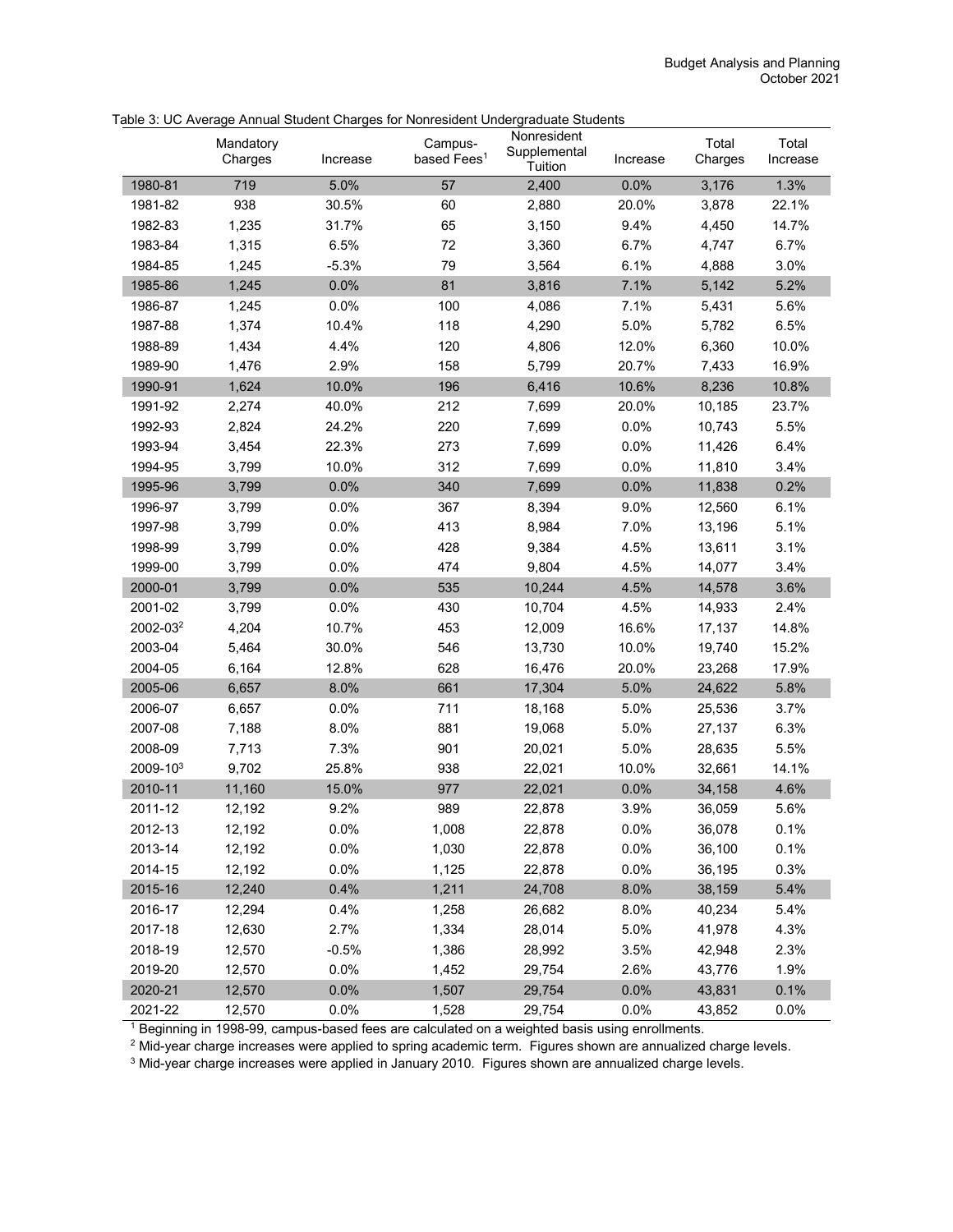|                      | Mandatory<br>Charges | Increase | Campus-<br>based Fees <sup>1</sup> | Total<br>Charges | Total<br>Increase |
|----------------------|----------------------|----------|------------------------------------|------------------|-------------------|
| 1981-82              | 998                  | 28.1%    | 45                                 | 1,043            | 26.6%             |
| 1982-83              | 1,295                | 29.8%    | 51                                 | 1,346            | 29.1%             |
| 1983-84              | 1,375                | 6.2%     | 58                                 | 1,433            | 6.5%              |
| 1984-85              | 1,305                | $-5.1%$  | 63                                 | 1,368            | $-4.5%$           |
| 1985-86              | 1,305                | 0.0%     | 64                                 | 1,369            | 0.1%              |
| 1986-87              | 1,305                | 0.0%     | 82                                 | 1,387            | 1.3%              |
| 1987-88              | 1,374                | 5.3%     | 100                                | 1,474            | 6.3%              |
| 1988-89              | 1,434                | 4.4%     | 125                                | 1,559            | 5.8%              |
| 1989-90              | 1,476                | 2.9%     | 222                                | 1,698            | 8.9%              |
| 1990-91              | 1,624                | 10.0%    | 482                                | 2,106            | 24.0%             |
| 1991-92              | 2,274                | 40.0%    | 557                                | 2,831            | 34.4%             |
| 1992-93              | 2,824                | 24.2%    | 608                                | 3,432            | 21.2%             |
| 1993-94              | 3,454                | 22.3%    | 703                                | 4,157            | 21.1%             |
| 1994-95              | 3,799                | 10.0%    | 786                                | 4,585            | 10.3%             |
| 1995-96              | 3,799                | 0.0%     | 836                                | 4,635            | 1.1%              |
| 1996-97              | 3,799                | 0.0%     | 868                                | 4,667            | 0.7%              |
| 1997-98              | 3,799                | 0.0%     | 923                                | 4,722            | 1.2%              |
| 1998-99              | 3,799                | 0.0%     | 839                                | 4,638            | $-1.8%$           |
| 1999-00              | 3,609                | $-5.0%$  | 969                                | 4,578            | $-1.3%$           |
| 2000-01              | 3,609                | 0.0%     | 1,138                              | 4,747            | 3.7%              |
| 2001-02              | 3,609                | 0.0%     | 1,305                              | 4,914            | 3.5%              |
| 2002-03 <sup>2</sup> | 4,014                | 11.2%    | 1,327                              | 5,341            | 8.7%              |
| 2003-04              | 5,219                | 30.0%    | 1,624                              | 6,843            | 28.1%             |
| 2004-05              | 6,269                | 20.1%    | 1,606                              | 7,875            | 15.1%             |
| 2005-06              | 6,897                | 10.0%    | 1,811                              | 8,708            | 10.6%             |
| 2006-07              | 6,897                | 0.0%     | 1,973                              | 8,870            | 1.9%              |
| 2007-08              | 7,440                | 7.9%     | 2,281                              | 9,721            | 9.6%              |
| 2008-09              | 7,986                | 7.3%     | 2,367                              | 10,353           | 6.5%              |
| 2009-103             | 8,958                | 12.2%    | 2,505                              | 11,463           | 10.7%             |
| 2010-11 <sup>4</sup> | 10,302               | 15.0%    | 602                                | 10,904           | $-4.9%$           |
| 2011-12              | 12,192               | 18.3%    | 606                                | 12,798           | 17.4%             |
| 2012-13              | 12,192               | 0.0%     | 616                                | 12,808           | 0.1%              |
| 2013-14              | 12,192               | 0.0%     | 621                                | 12,813           | 0.0%              |
| 2014-15              | 12,192               | 0.0%     | 697                                | 12,889           | 0.6%              |
| 2015-16              | 12,240               | 0.4%     | 801                                | 13,041           | 1.2%              |
| 2016-17              | 12,294               | 0.4%     | 807                                | 13,101           | 0.5%              |
| 2017-18              | 12,630               | 2.7%     | 884                                | 13,514           | 3.2%              |
| 2018-19              | 12,570               | $-0.5%$  | 898                                | 13,468           | $-0.3%$           |
| 2019-20              | 12,570               | 0.0%     | 931                                | 13,501           | 0.2%              |
| 2020-21              | 12,570               | 0.0%     | 963                                | 13,533           | 0.2%              |
| 2021-22              | 12,570               | 0.0%     | 951                                | 13,521           | $-0.1%$           |

Table 4: UC Average Annual Student Charges for Resident Graduate Students

<sup>1</sup> Beginning in 1998-99, campus-based fees are calculated on a weighted basis using enrollments.

<sup>2</sup> Mid-year charge increases were applied to spring academic term. Figures shown are annualized charge levels.

<sup>3</sup> Mid-year charge increases were applied in January 2010. Figures shown are annualized charge levels.

<sup>4</sup> Beginning in 2010-11, campus-based fee figures for graduate students do not include waivable health insurance fee.